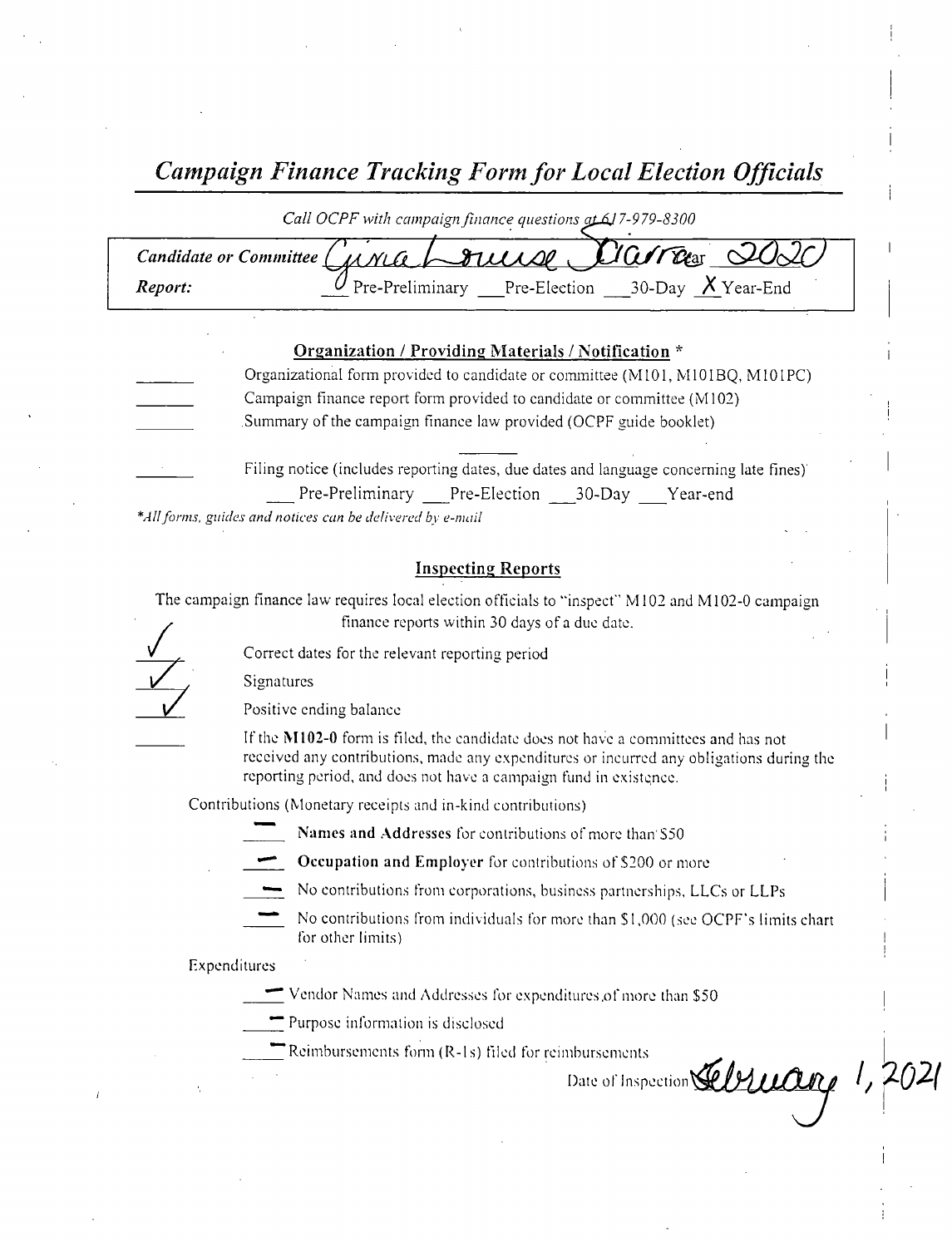

Cormonwealth of Massachuratts

### Form CPF M 102: Campaign Finance Report Office of Campaign and Political Finance



NORTHAMPPT THE MAIN PSO

File with: Stractor<br>Office of Cangaryn and Political Finance<br>Cre Akabucton Plage Rm, 311<br>Boatch, MA 02126 Braten, MA 021<br>1617) 979-8350

Reporting Period: Beginning: 1/1/2020 Ending: 12/31/2020

Type of Report: 2020 Year-end Report

Sciarra, Gina-Louise Full Name of Candidate Municipal, Local Filer Office Sought/ District 145 State Street

Northampton, MA 01060

Residential Address

Committee to Elect Gina-Louise Sciarra Committee Name Elizabeth Roberts

Mame of Committee Treasurer

38 Franklin St

#### Northampton, MA 01060

Committee Address

| SUMMARY BALANCE INFORMATION               |               |
|-------------------------------------------|---------------|
| Ending balance from previous report:      | \$2,827.73    |
| Total receipts this period:               | \$0.00        |
| Subtotal:                                 | \$2,827.73    |
| Total expenditures this period:           | \$0.00        |
| Ending Balance:                           | \$2,827.73    |
| Total inkind contributions this period:   | \$0.00        |
| Total out of pocket spending this period: | \$17.99       |
| Total outstanding liabilities:            | \$486.60      |
| Name of Bank Used:                        | Florence Bank |

Affidavit of Committee Treasurer:

I certify that I have examined this report, including attached schedules and it is, to the beat of my knowledge and helief, a true and complete statement of all campaign finance activity including all contributions. loans, recripts, expenditures, disbursements, inkind contributions and liabilities for this reporting period and tepresents the campaign fleance activity of all persons acting upder the authority or on happityor

Anis committee in accordance with the requirements of H.G.L. c. 55. signed under the penaltyce of reflypf

<del>recasaece: ==hypyly</del> <del>.9717.</del>

Affidavit of Candidate (check 1 box only) :

Candidate with Committee and no activity independent of the committee

 $\bigotimes$  i certify that I have examined this report, and attached schedules and it is, to the heat of my knowledge and belief, a true and complete statement of all campaign finance activity, of all persons acting under the authority or on tehalf of tain convitted in accordance with the requirements of M.G.L. c. 55, I have not received any contributions, incurred any includities not mode any expenditures on my bohalf during this separting pariod.

Candidate without Committee OR candidate with independent activity filing separate report.

[1] certify that I have examined this report and attached schedules and it is, to the best of my knowledge and hellef, a true and corplets statement of all campaion finance activity including contributions, lobas, receipts, expenditeres, disburnements, otchorsements,

inkics contributions are lisb; lities for this reporting period and represents the campaign finance activity

of all persons acting under the authority or on behalf of this coordinate in accordance with the requirements of M.G.L. c. 55. Signed under the penaltyen of perpury:

 $125$ Capatante o signature (in ink)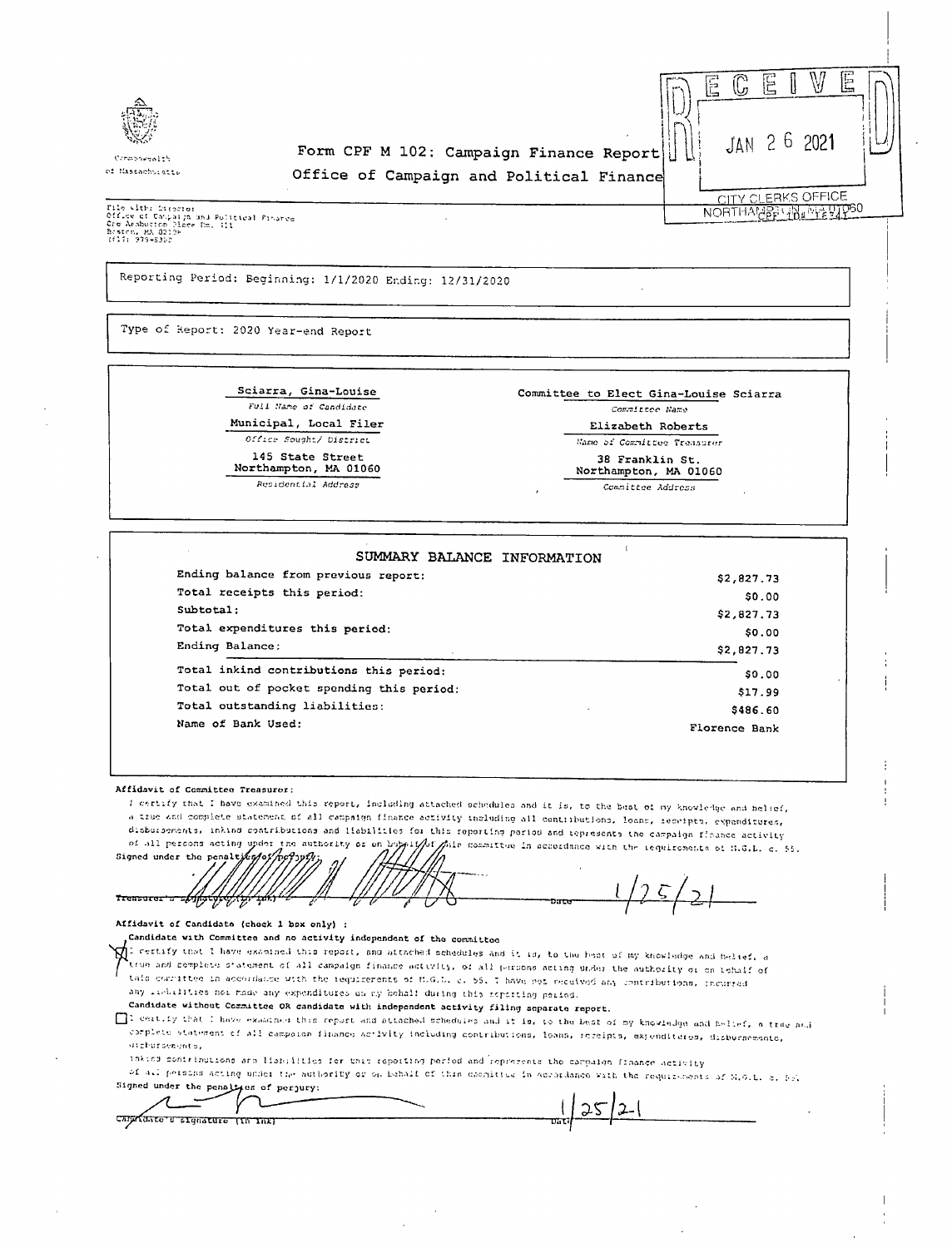Schedule B: Expenditures<br>M.G.L. C. 55 requires commutees to list, in alphabetical order, all expenditures over 550 in a repetting period.<br>Commuties and the position of the second of all expenditures, but need only finalise

Date Name and Address

|                                       |                   | <b>Amount Purpose</b> |
|---------------------------------------|-------------------|-----------------------|
| <b>Total Itemized Expenditures:</b>   | \$0.00            |                       |
| <b>Total Unitemized Expenditures:</b> | S <sub>0.00</sub> |                       |
| <b>Total Expenditures:</b>            | \$0.00            |                       |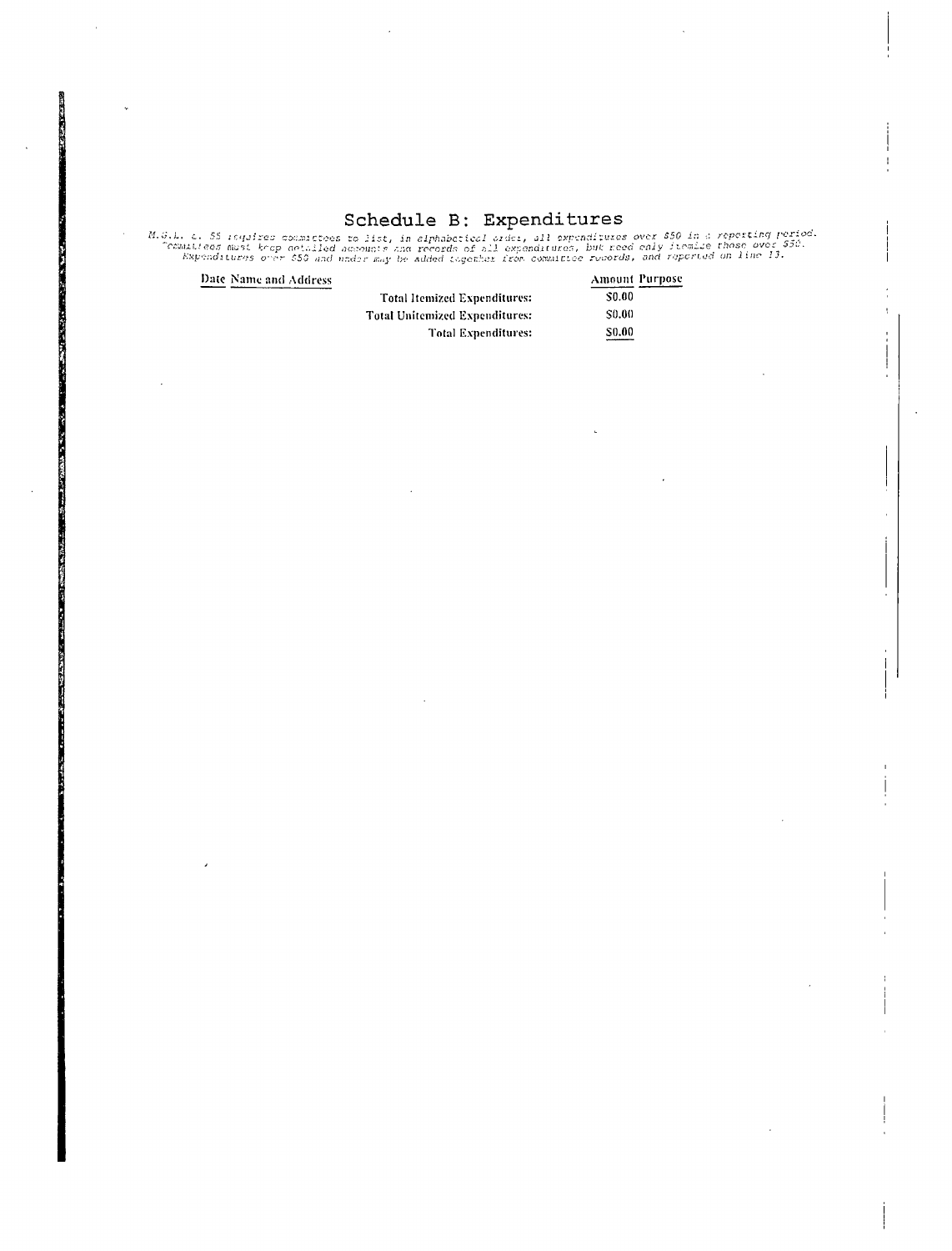# Schedule D: Liabilities

M.G.L. c. 55 requires communices to report ALL institutions which have been reported providently and are still<br>enternating, as well as the liabilities insurred during this reporting period.

| Date To Whom Due<br>12/31/2019 Sciarra, Gina-Louise | Reduction | Loan Amount Purpose<br>\$486.60 |
|-----------------------------------------------------|-----------|---------------------------------|
| 145 State Street                                    |           |                                 |
| Northampton, MA 01060                               |           |                                 |
| Outstanding Liabilities:                            |           | \$486.60                        |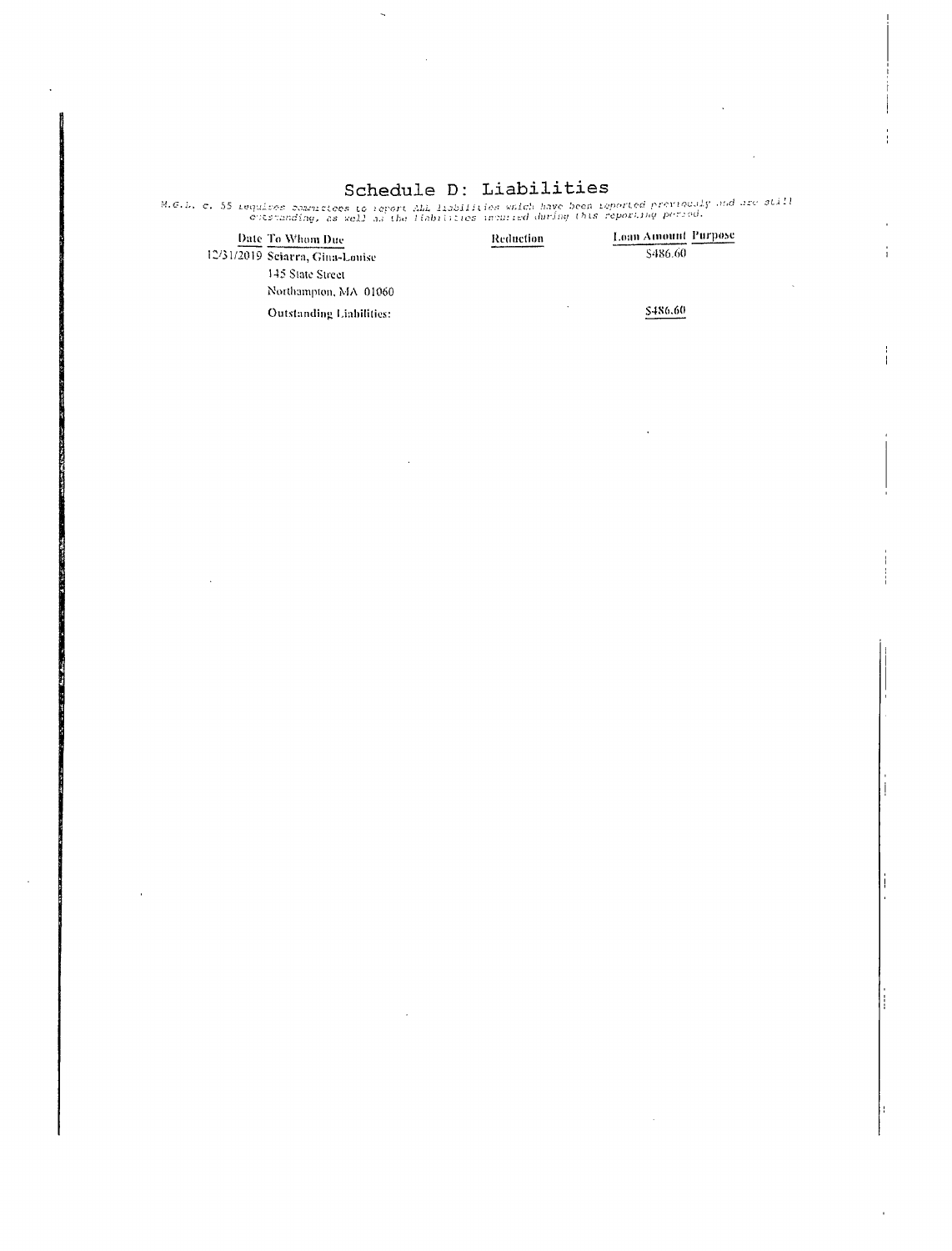| Date Name and Address                        | Amount Parpose                 |
|----------------------------------------------|--------------------------------|
| $1/7/2020$ Bluehost Inc.                     | \$17.99 Domain and Web Hosting |
| 560 Timpanogos Pkwy                          |                                |
| Orem, UT 84097                               |                                |
| Total Itemized Ont-Of-Pocket Expenditures:   | \$17.99                        |
| Total Unitemized Out-Of-Pocket Expenditures: | \$0.00                         |
| Total Out-Of-Pocket Expenditures:            | \$17.99                        |
|                                              |                                |

# Schedule O: Candidate Out-Of-Pocket Expenses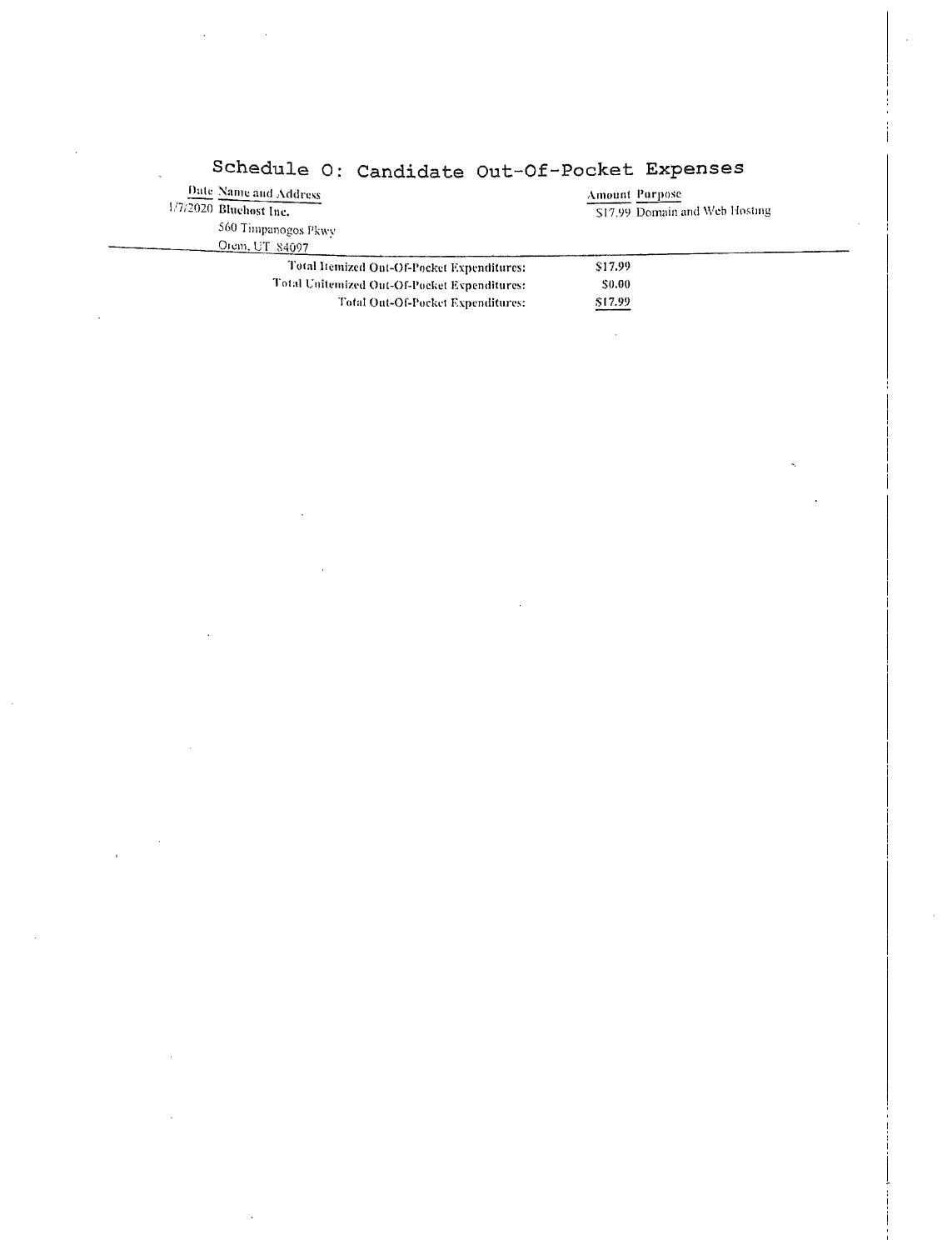

of Massachusetts

/ (Candidate's signature)

## Form CPF M 102A: Amendment to Campaign Finance Report **Municipal Form** Office of Campaign and Political Finance

| <b>ALCOHOL: AND ARRESTS</b><br>File with: City or Town Clerk or Election Commission                                                                                                                                                                                                                                     |
|-------------------------------------------------------------------------------------------------------------------------------------------------------------------------------------------------------------------------------------------------------------------------------------------------------------------------|
| <u>12/31/2019</u><br>Ending Date:<br>Beginning Date: $\frac{1}{9}$ $\frac{9}{2}$ $\frac{3}{1}$<br><b>Report Being Amended:</b><br>Reporting Period:<br>Year: 2019                                                                                                                                                       |
| dissolution<br>N year-end report<br>$\Box$ 30 day after election<br>8th day preceding election<br>8th day preceding preliminary<br>П                                                                                                                                                                                    |
| Committee to Elect GING-Louise Science<br>$Gna-$<br>puise Scienta<br>Committee Kame<br>Candidate Full Name (if applicable)<br>ヒドラ<br>82, Nethanster MA DIDOO<br>Name of Committee Treasurer<br>Residential Address<br>Northamster MA 01060<br>38 Franklin 87<br>Committee Mailing Address<br>Office Sought and District |
| liz.a. Coberts egmai<br>∙Can<br>E-mail:<br>gløglsciana. Com<br>E-mail:<br>Phone # (optional):<br>$3 - 570 - 3133$<br>Phone $\vec{r}$ (optional):                                                                                                                                                                        |
| SUMMARY BALANCE INFORMATION:                                                                                                                                                                                                                                                                                            |
| 2837.17<br>Line 1: Ending Balance from previous report                                                                                                                                                                                                                                                                  |
| Ś,<br>Line 2: Total receipts this period<br>50.00                                                                                                                                                                                                                                                                       |
| 2887.17<br>Line 3: Subtotal                                                                                                                                                                                                                                                                                             |
| 59 44<br>Line 4: Total expenditures this period                                                                                                                                                                                                                                                                         |
| 2827.73<br>Line 5: Ending Balance                                                                                                                                                                                                                                                                                       |
| Line 6: Total in-kind contributions this period                                                                                                                                                                                                                                                                         |
| 486.60<br>Line 7: Total (all) outstanding liabilities                                                                                                                                                                                                                                                                   |
| lorcrue Bank<br>Line 8: Name of bank(s) used:                                                                                                                                                                                                                                                                           |
|                                                                                                                                                                                                                                                                                                                         |

The original filing of the above-referenced campaign finance report is being amended for the following reason(s):

Date:  $\frac{1}{25}$  21

Changed line 1 Endry belonce to correct from previous<br>report that has been amended.<br>Changed Receipt to the account for a previously unreported<br>receipt and to correct a double reported receipt and<br>out of pocket spending.<br>Fu Signed under the penalties of perjury: Signed under the penalties of perjury

Date:  $1/25/2$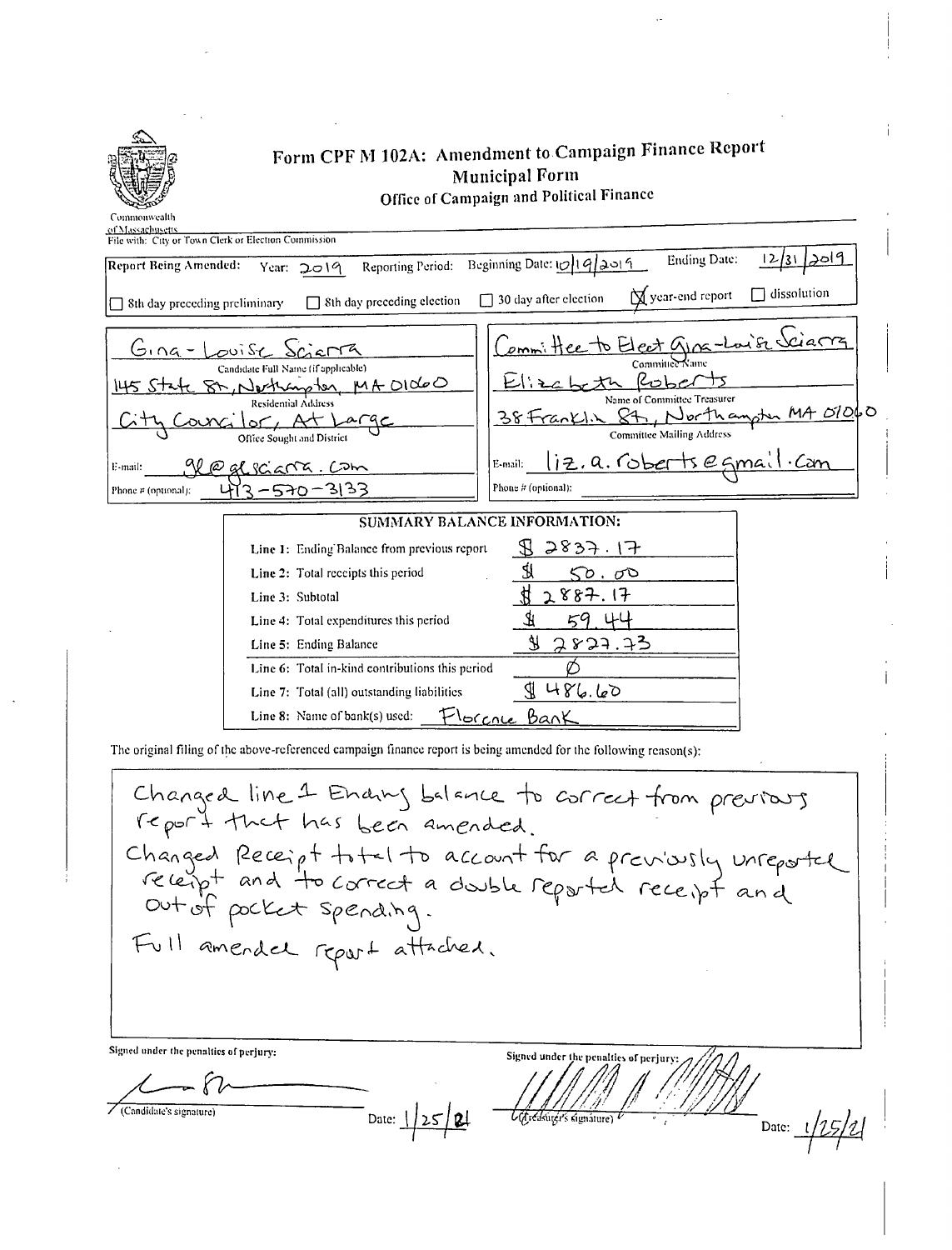

### Form CPF M 102: Campaign Financo Report Office of Campaign and Political Financo

the National Conception<br>The History Company (Data Assistant Minema)<br>The Canadian Division Division (Data Minema)<br>The Canadian Company (Data Assistant Division Division)<br>The Canadian Company (Data Assistant Division Divisio

CPF 1D# 16341

Reporting Period: Seginning: 10/19/2019 Ending: 12/31/2019

Type of Report: 2019 Your-end Report

Sciarra, Gina-Louise Full Name of Candidate Municipal, Local Filer Cffice Scugat/ District 145 State Street

Northampton, MA 01060 Runidential Address

Committee to Elect Gina-Louise Sciarra Committee Name Elizabeth Roberts

Mane of Committee Treas.res

38 Franklin St.

Northampton, MA 01060 Cornittee Address

| Ending balance from previous report:      | \$2,837.17    |
|-------------------------------------------|---------------|
| Total receipts this period:               | \$50.00       |
| Subtotal:                                 | \$2,887.17    |
| Total expenditures this period:           | \$59.44       |
| Ending Balance:                           | \$2,827.73    |
| Total inkind contributions this period:   | <b>SO.00</b>  |
| Total out of pocket spending this period: | \$210.94      |
| Total outstanding liabilities:            | \$486.60      |
| Name of Bank Used:                        | Florence Bank |

Affidavit of Commuttee Treasurer:

I certify that I have examined this report, including attached schedules and it is, to the best of my knowledge and belief. a true and complete statement of all cappaign finance activity including all contributions, loans, recoipts, expenditures, distorschents, insind contributions and liabilities for this reporting period and represents the campaign finance activity of all persons acting under the suthority or on behalf of this corritor in accordance with the requirements of H.G.L. c. 55.

Signed under the penalties Treasurer & signature L

#### Affidavit of Candidate (check 1 box only) :

Candidate with Committee and no activity independent of the committee

I certify that I have examined this report, and attached schedules and it is, to the best of my knowledge and belief, a tide and complete statement of all canpaign finance activity, of all persons acting under the authority or on behalf of (this observed a conserved to the company commercial controls). And the control of the contributions, incurred any issoilities nor rade any expenditures on my hebalf during this reporting paried.

Candidate without Committee OR candidate with independent activity filing separate report.

[ ]: certify that I have examined this report and attached schedules and it is, to the best of my knowledge and bein-f, a true ond .<br>complete ataterent of all carpaign finance activity including contributions, loans, receipts, expenditures, disburatanate, disbursements,

inkind contributions and liabilities for this reporting period and represents the cappaign finance activity

of all persong wetting under the authority or on behalf of this condition in accordance with the requirements of SLG.L. c. 55. Signed under Cro penalties of perjury:

1/25/21

ŎΖ ď Z Candigate a signature (in ink)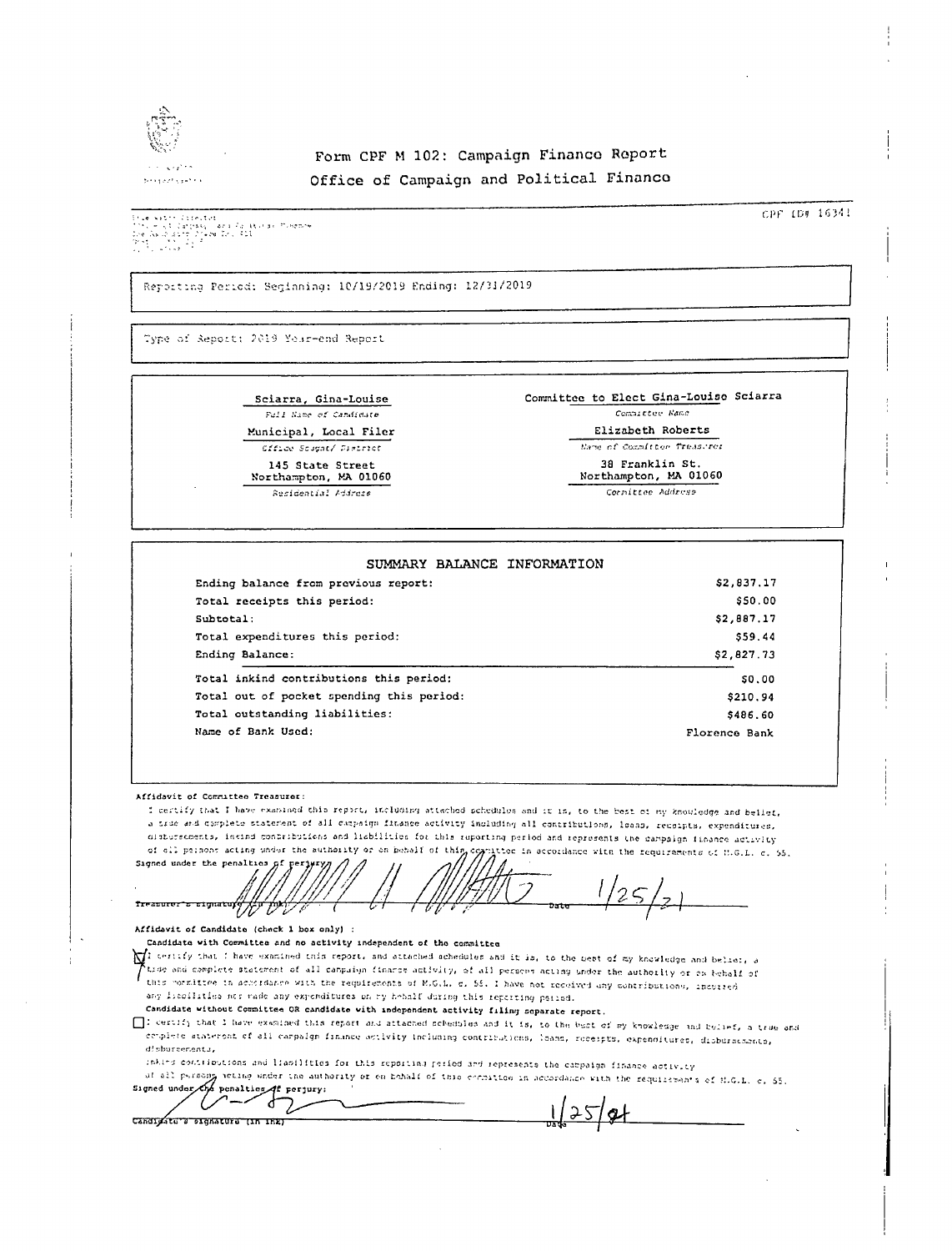## siqiabef :A alubedo2

 $\sim$   $\lambda$ 

|                                               | 10115 |
|-----------------------------------------------|-------|
| ುಸ್ತಾಲ್ಲೂರುವನ್ನು ಕುಮಾರ್ಥಿಯಾಗಿದ್ದು, ಸಿಪರಂಭವಾಗಿ |       |

 $\bar{z}$ 

 $\sim$ 

 $\overline{cos}$ 

cross.

math A laimsbired hus awaX piail

metang jug Tori biothemic Record where technical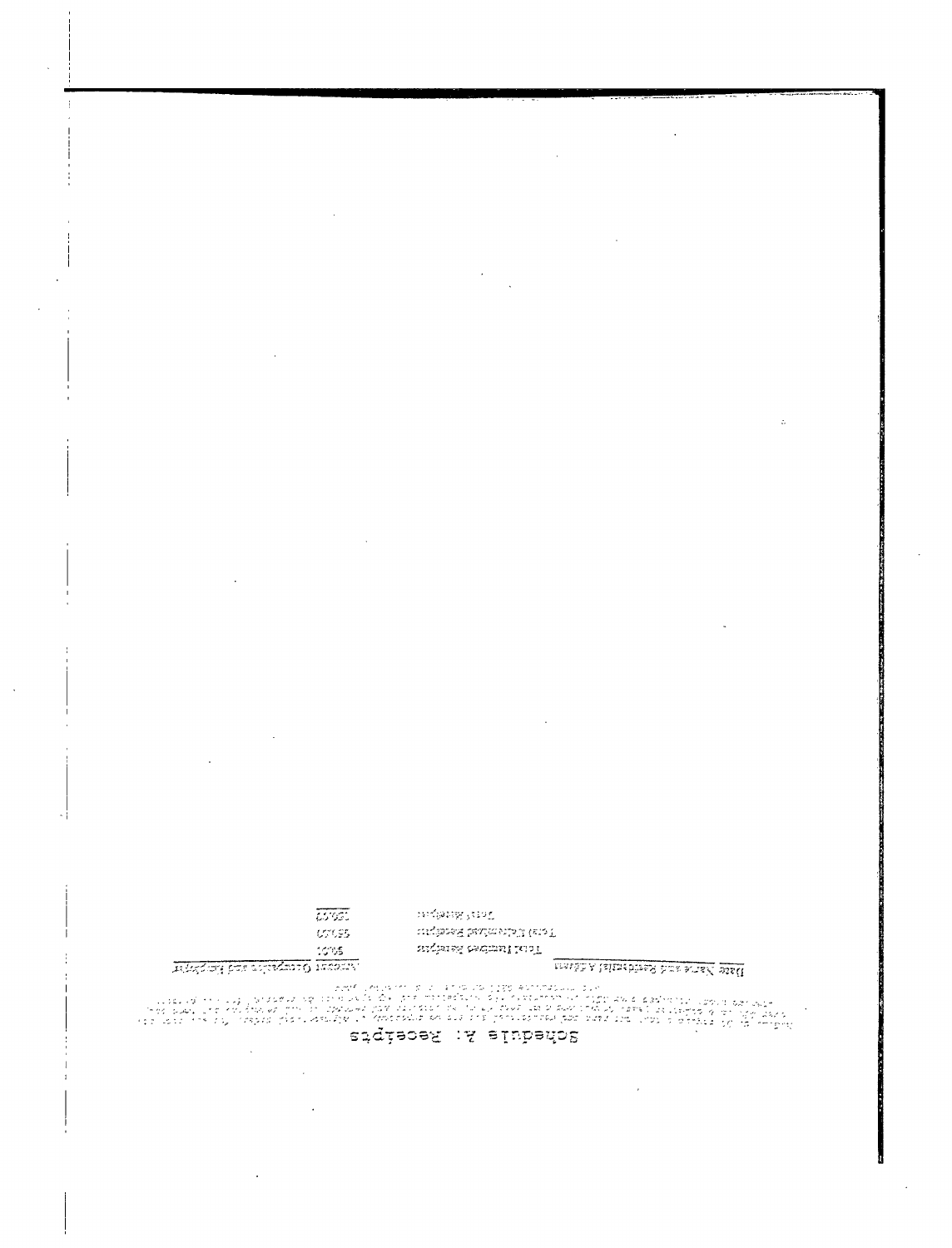Schedule B: Expenditures<br>Expenditures over 550 in a reporting period.<br>Commutates must keep detailed accounts and records of all expenditures, but need only itemize these over 550.<br>Expenditures over \$50 and under may be add

| Date Name and Address        |                                | <b>Amount Purpose</b> |  |
|------------------------------|--------------------------------|-----------------------|--|
| $10/27/2019$ Acthlue         |                                | $$1.00$ Fee           |  |
| Po Box 441146                |                                |                       |  |
| Somerville, MA 02144         |                                |                       |  |
| 10/19/2019 Collective Copies |                                | \$58.44 Walk Cards    |  |
| 93 Main St.                  |                                |                       |  |
| Florence, MA 01062           |                                |                       |  |
|                              | Total Itemized Expenditures:   | \$59.44               |  |
|                              | Total Unitemized Expenditures: | S0.00                 |  |
|                              | <b>Total Expenditures:</b>     | \$59.44               |  |

 $\ddagger$ 

j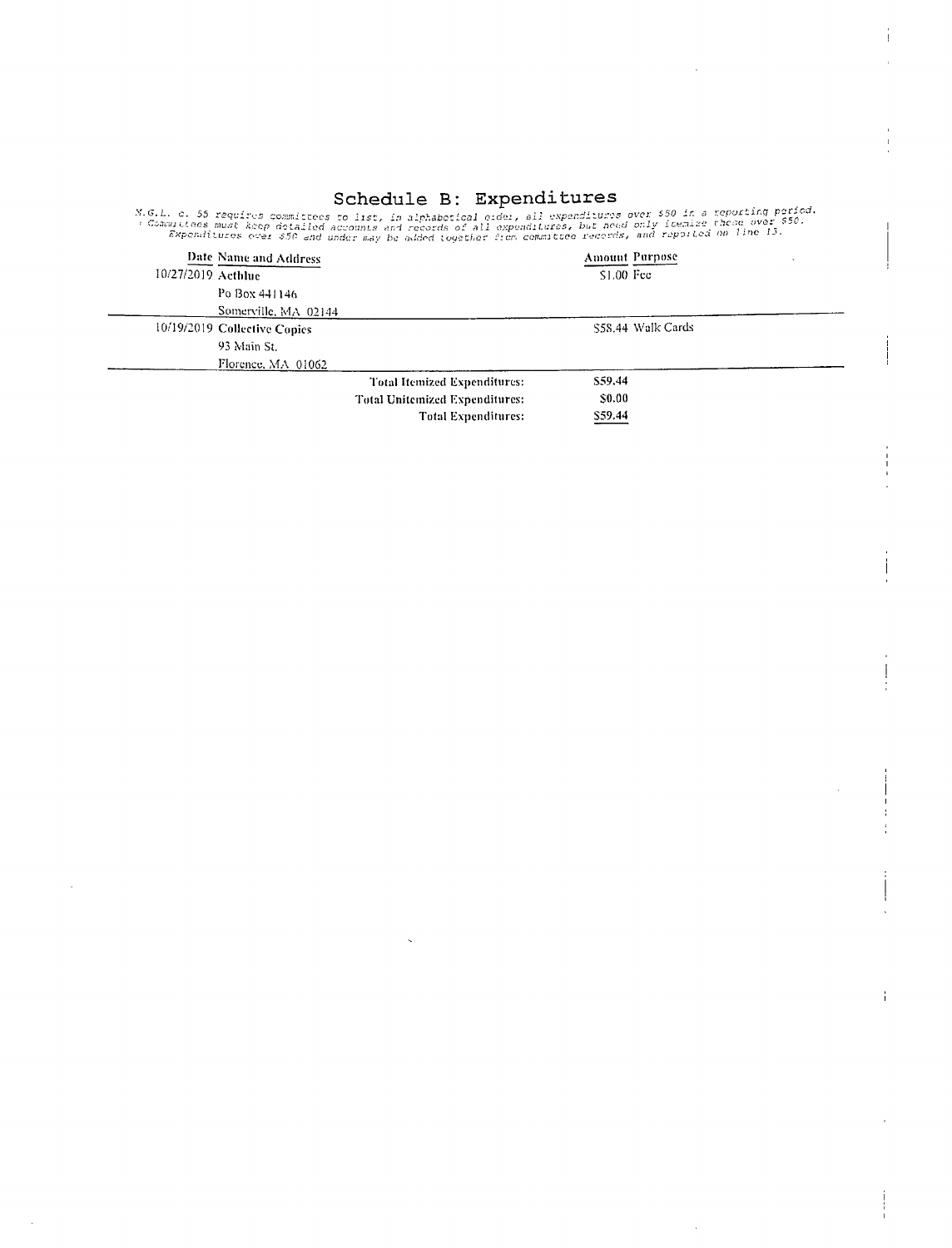## Schedule D: Liabilitie

| Date To Whom Due                | Reduction | Loan Amount Purpose |
|---------------------------------|-----------|---------------------|
| 10/18/2019 Sciarra, Gina-Louise |           | S486.60             |
| 145 State Street                |           |                     |
| Northampton, MA 01060           |           |                     |
| Outstanding Liabilities:        |           | \$486.60            |

M.G.L. c. 55 requires committees to report ALL liabilities which have been reported previously and are stil.<br>Cutstanding, as well as the liabilities incurred during this reporting period.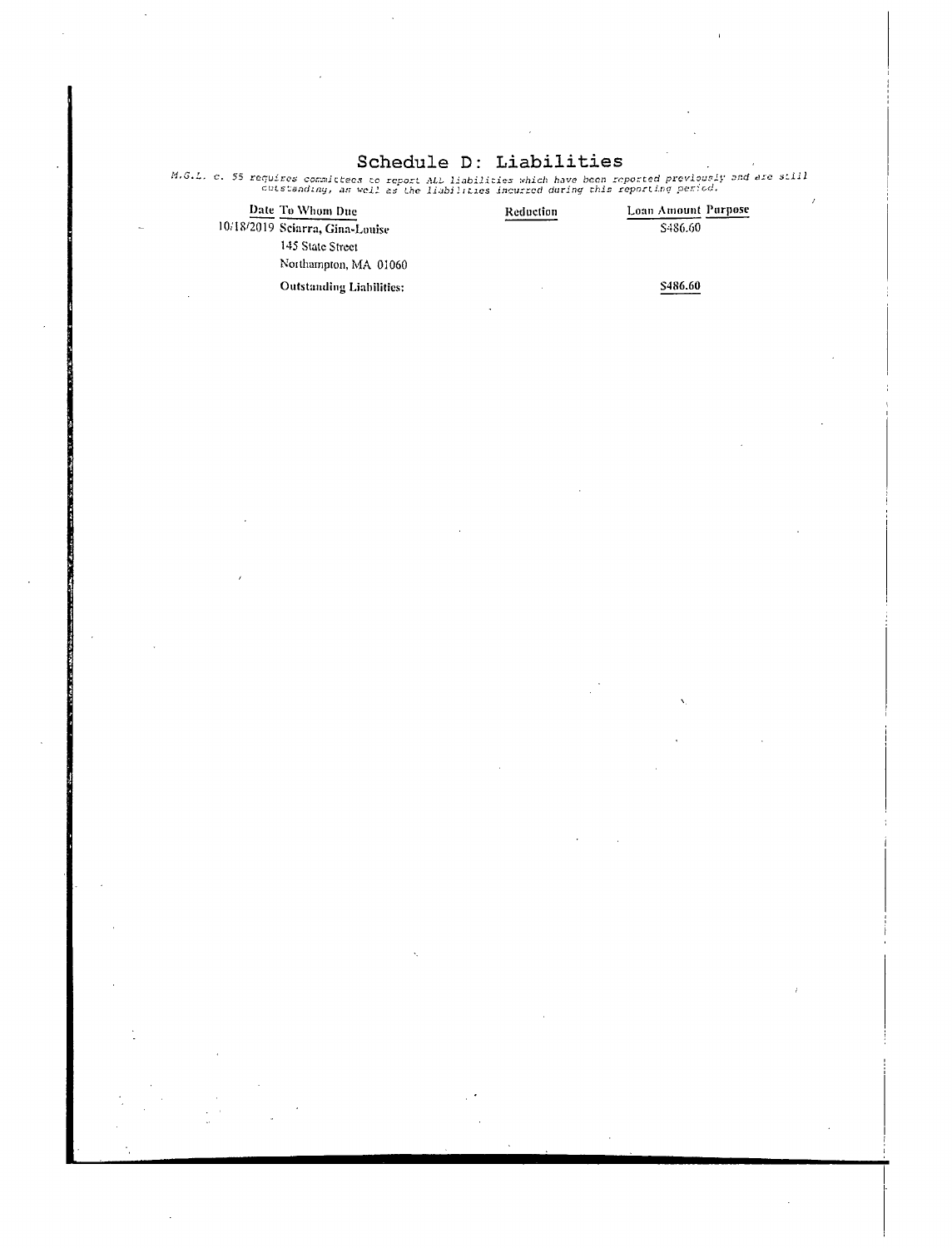| Date Name and Address                         | <b>Amount Purpose</b>         |  |  |
|-----------------------------------------------|-------------------------------|--|--|
| 11/5/2019 Highbrow Wood Fired Kitchen and Bar | \$210.94 Election Night Party |  |  |
| 12 Crafts Ave                                 |                               |  |  |
| Northampton, MA 01060                         |                               |  |  |
| Total Itemized Out-Of-Pocket Expenditures:    | S210.94                       |  |  |
| Total Unitemized Out-Of-Pocket Expenditures:  | \$0.00                        |  |  |
| <b>Total Out-Of-Pocket Expenditures:</b>      | \$210.94                      |  |  |
|                                               |                               |  |  |
|                                               |                               |  |  |
|                                               |                               |  |  |
|                                               |                               |  |  |
|                                               |                               |  |  |
|                                               |                               |  |  |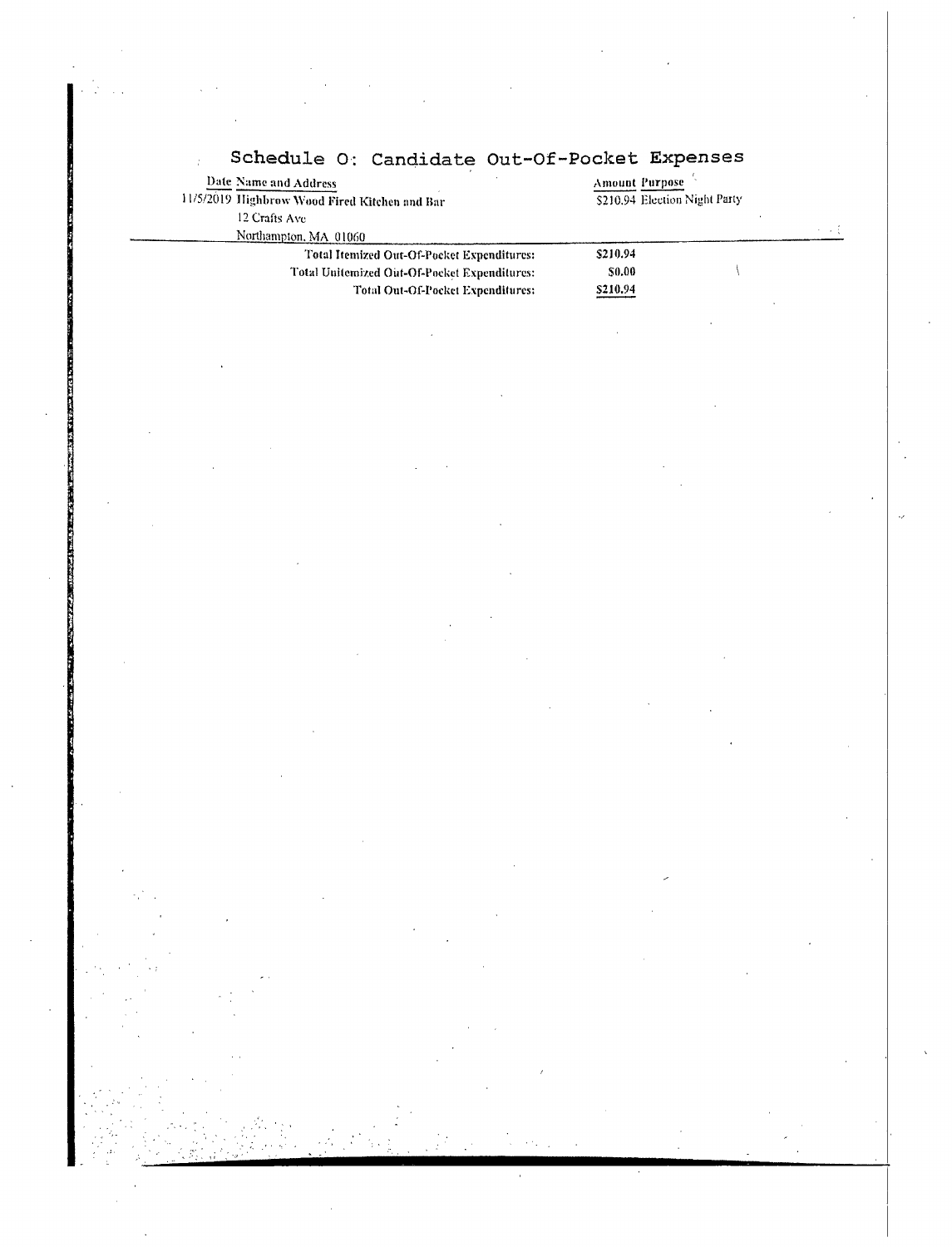

# Form CPF M 102A: Amendment to Campaign Finance Report **Municipal Form**

Office of Campaign and Political Finance

of Me<br>File w

|  |  | vith: City or Town Clerk or Election Commission. |  |
|--|--|--------------------------------------------------|--|
|  |  |                                                  |  |

| Report Being Amended:<br>Reporting Period:<br>Year: $2019$                                                                                                                                                                                        | Ending Date:<br>10/18/2019<br>Beginning Date: $1/1/2619$                                                                                                                                                                                                        |
|---------------------------------------------------------------------------------------------------------------------------------------------------------------------------------------------------------------------------------------------------|-----------------------------------------------------------------------------------------------------------------------------------------------------------------------------------------------------------------------------------------------------------------|
| $\overrightarrow{N}$ 8th day preceding election<br>$\Box$ 8th day preceding preliminary                                                                                                                                                           | dissolution<br>$\Box$ year-end report<br>$\Box$ 30 day after election                                                                                                                                                                                           |
| Gina-Louise Sciarra<br>Candidate Full Name (if applicable)<br>145 State St, Northampton MA Oldeo<br>Residential Address<br>ity Councilor, At Large<br>Office Sought and District<br>E-mail:<br>$\frac{a}{b}$ Sl scient bon<br>Phone # (optional): | sciarra<br>Committee to Elect Gina-Louise<br>Committee Name<br>Elizabetl<br>Name of Committee Treasurer<br>38 Franklin St., Northumpton MA 0100<br><b>Committee Mailing Address</b><br>$i_1$ z.a. roberts @ $\zeta$ mail. com<br>E-mail:<br>Phone # (optional): |
|                                                                                                                                                                                                                                                   | SUMMARY BALANCE INFORMATION:                                                                                                                                                                                                                                    |
| Line 1: Ending Balance from previous report<br>Line 2: Total receipts this period<br>Line 3: Subtotal                                                                                                                                             | 8637.17<br>\$4,265.00<br><u>s 4.902.17</u>                                                                                                                                                                                                                      |
| Line 4: Total expenditures this period<br>Line 5: Ending Balance<br>Line 6: Total in-kind contributions this period<br>Line 7: Total (all) outstanding liabilities                                                                                | B2.065.00.<br>82,837.17<br>5486.00                                                                                                                                                                                                                              |
| Line 8: Name of bank(s) used: $F$ or $C_1(e, B_2)K$                                                                                                                                                                                               |                                                                                                                                                                                                                                                                 |

The original filing of the above-referenced campaign finance report is being amended for the following reason(s):

Changed Receipt to the to account for four previously Changed Expenditure total to correct duplicate expenditure Full amended report attached.  $\frac{1}{\frac{1}{2}}$  Date:  $\frac{1}{25/11}$ Signed under the penalties of perfury: Signed under the penalties of perjury: (Treasurer's signature)  $\overline{\phantom{a}}$  Date:  $\frac{1}{35}$ (Candidate's signature)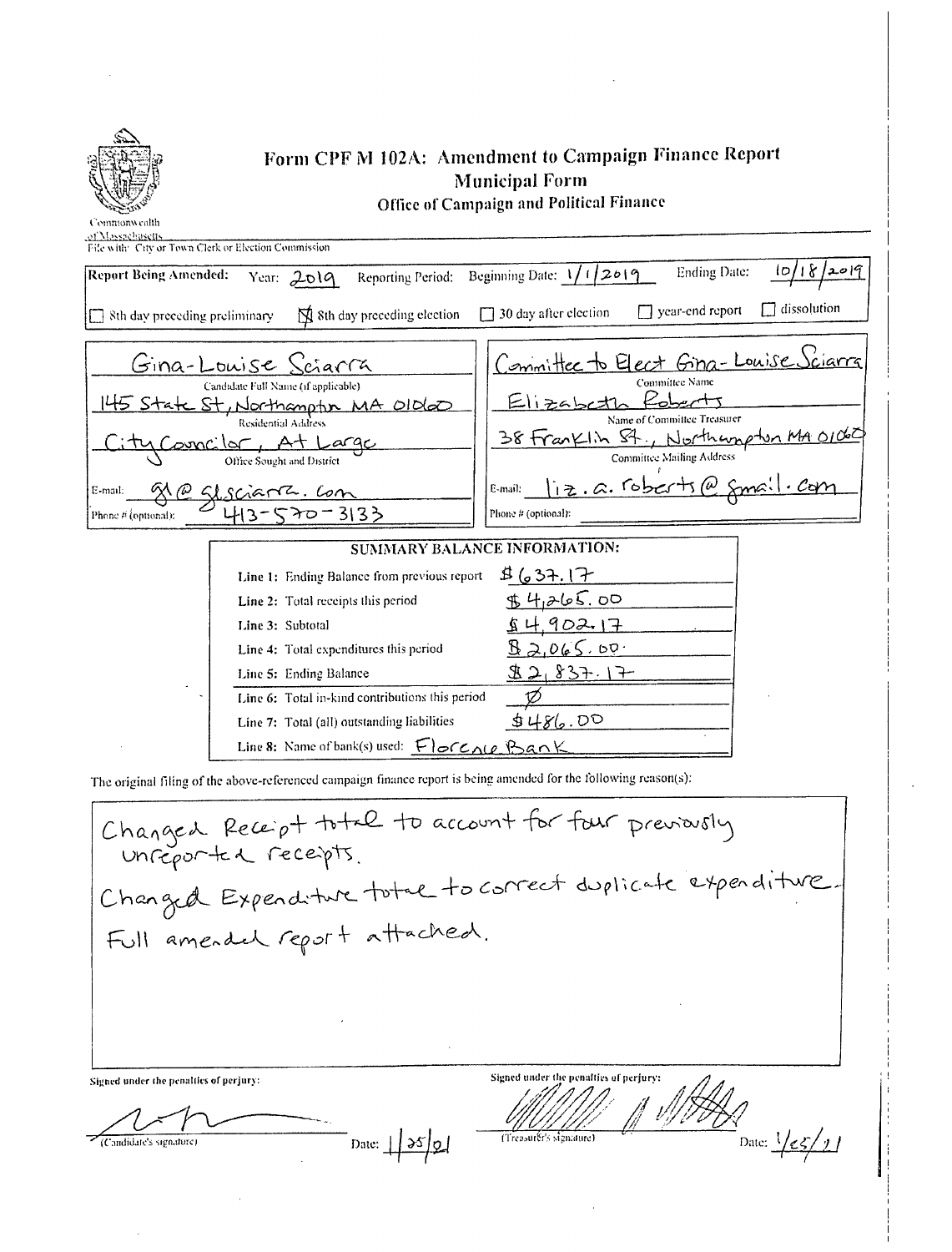| $\frac{1}{2}$ and<br>$\sum_{i=1}^n$<br>Þ<br>×. |
|------------------------------------------------|
| ż                                              |

in a resinger

j,

### Form CPF M 102: Campaign Finance Report Office of Campaign and Political Finance

 $\begin{array}{l} \sum_{\{i,j\}\in\{1,2\}}\sum_{\{i,j\}\in\{1,2\}}\left|\frac{1}{\sum_{i,j\in\{1,2\}}}\right|_{i,j=1}=\sum_{\{i,j\}\in\{1,2\}}\left|\frac{1}{\sum_{i,j\in\{1,2\}}}\right|_{i,j=1}=\sum_{\{i,j\}\in\{1,2\}}\left|\frac{1}{\sum_{i,j\in\{1,2\}}}\right|_{i,j=1}=\sum_{\{i,j\}\in\{1,2\}}\left|\frac{1}{\sum_{i,j\in\{1,2\}}}\right|_{i,j=1}=\sum_{\{i,j\$ CPF YDG 16341

Repeating Period: Beginning: 1/1/2019 Bnding; 10/18/2019

Type of Report: 2019 Pra-election Report

| Sciarra, Gina-Louise.                     | Committee to Elect Gina-Louise Scierra   |
|-------------------------------------------|------------------------------------------|
| TOLL MAY, WE CAN HERE H                   | <b>Cownsplay Fam</b>                     |
| Municipal, Local Filer                    | Elizaboth Roberts                        |
| <b>Silice forder Diactive</b>             | These of Cotialter Classiania            |
| 145 State Street<br>Northampton, MA 01060 | 38 Franklin St.<br>Northampton, MA 01060 |
| Remonstrate Williams                      | Consister Address                        |
|                                           |                                          |
|                                           |                                          |

| SUMMARY BALANCE INFORMATION               |               |
|-------------------------------------------|---------------|
| Ending balance from previous report:      | \$637.17      |
| Total receipts this pariod:               | \$4,265,00    |
| Subtotal:                                 | 54.902.17     |
| Total oxponditures this period:           | 52,065.00     |
| Ending Balance:                           | \$2,837.17    |
| Total inkind contributions this period:   | \$0.00        |
| Total out of pocket sponding this pariod: | \$252.13      |
| Total outstanding liabilities:            | 5486.60       |
| Name of Bank Used:                        | Plorence Bank |

Affidavit of Committee Treasurer:

CAPTASECTS MORALITY IN THAT

I certify that I have examined note report, freiesing astached schouded and it is a the book of my knowening and forief, a tius and rangived represent of all cappaign trabace abboury includes a and counciles into range, recorpose expendiones, discrete and incide remembered and indulfice in this separate period of telessons the response riceses are engiof all possess point cause the explicity of on the CC of this condition in accounter aim the copiesement of those of the

Signed under the ponalties of perjur ry. ัช -71

 $\frac{1}{\sqrt{1 + \frac{1}{2}}\left(\frac{1}{2}\right)^{2}}$ Affidavit of Candidate (check i box only) :

Candidate with Committee and no activity independent of the committee

.<br>A chiedry trae a have exchand rada xoport, and arro hod nebodules wid is it is to the rist of by souriedge sud better, a .<br>Then and complete chalment is all compaign finance attacks at all parring authorism and avenuate as checking i this comission in allocame with the replication of B G-L e (55) I acknowledged ing consideration (hearted) any fimbulation not will say inpenditures on by housis caminate reporting primary

Condidate without Conmittee OR condidate with independent setivity filing reporate report.

[], certify that I move wattack that topels and attended otherwise and it is. to the cast of my actuitoring and meeter is true and ermplane anakéhan di sis ranpaina isaames antivaly uncheding menikulaména, imamo, isznipto, expossiblo es, uvernérmenana, dinnerwaame.

period control dished and linkelicities for their reporting polices and regionement the chronique finance refusing

of all jirsing acting under the addnessly of an Endout of this countries in about these with the regards seemed of this bile. A 3 penalties of porjumy: Signed under i

 $\mathbf{a}$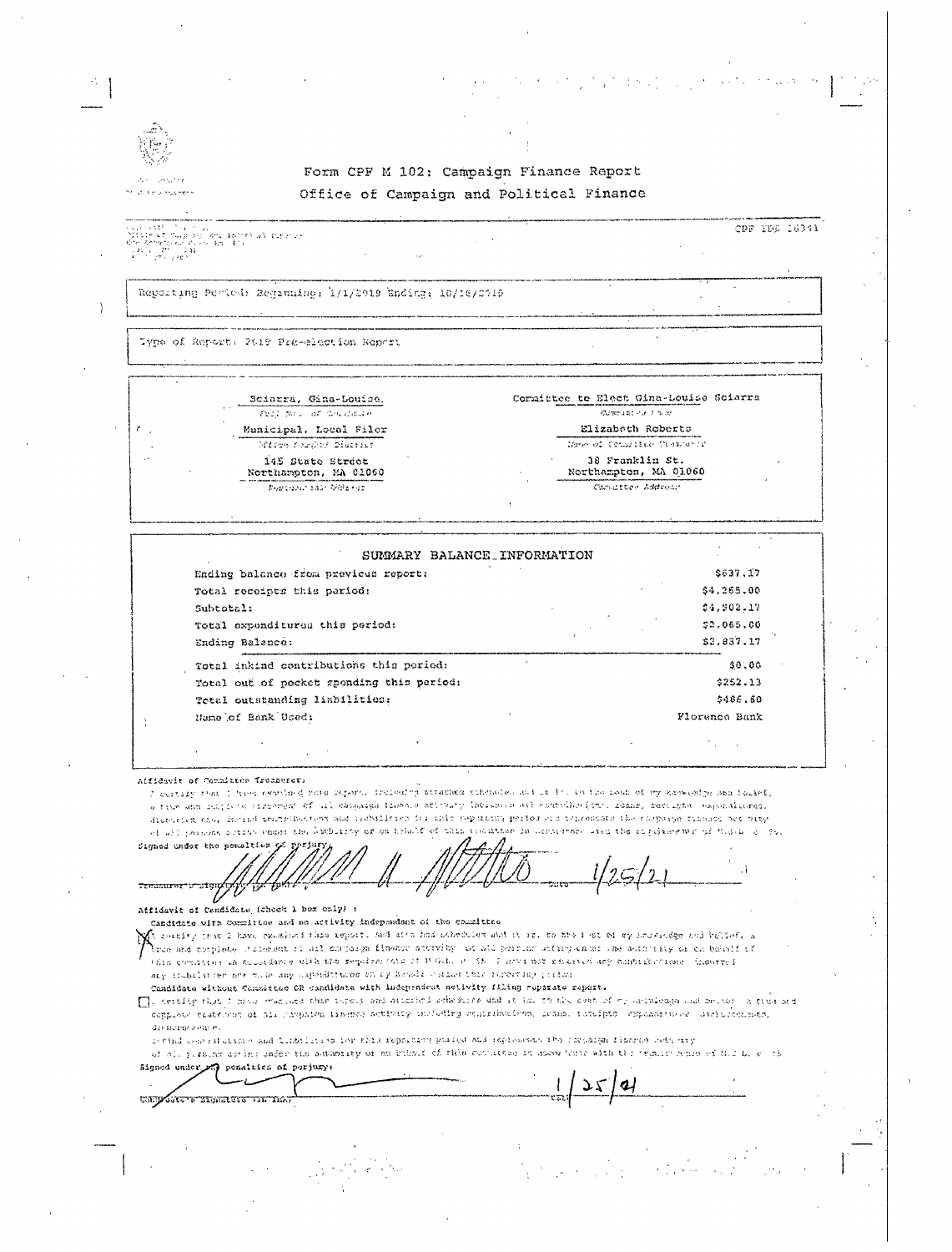í

 $\overline{1}$ 

Schedule A: Receipts<br>over the required that the name and realdential address to reported, in miphabetical ender, for all receipts<br>over 393 in a calumdar year. Commissions were detailed accounts and records of all receipts,

| Date Name and Residential Address |                  | Amount Occupation and Employer                    |
|-----------------------------------|------------------|---------------------------------------------------|
| 9/15/2019 Adams, Mari-jon         | \$100,00         | Director of Community and Economic<br>Development |
| 60 Norwood Ave                    |                  | City of Greenfield                                |
| Florence, MA 01062                |                  |                                                   |
| 3/24/2019 Bruce, Deborah          | \$100.00 Retired |                                                   |
| 46 Columbus Ave.                  |                  | Retired                                           |
| Northampton, MA 01060             |                  |                                                   |
| 10/7/2019 Bruce, Deborah          | -\$50,00 Retired |                                                   |
| 46 Columbus Ave.                  |                  | Retired                                           |
| Northampton, MA -01060            |                  |                                                   |
| 7/26-2019 Buttenwieser, Sarah     | S100.00 Writer   |                                                   |
| 46 Franklin Street                |                  | Self                                              |
| - Northampton, MA 01060           |                  |                                                   |
| 6/3/2019 Carney, Maurecn          |                  | \$100,00 Workforce Development Coordinator        |
| 13 Church St                      |                  | Massachusetts Afl-cio                             |
| Northampton, MA 01060             |                  |                                                   |
| 9/15/2019 Collins, Patricia       |                  | \$200.00 Self-employed                            |
| 44 Ward Ave                       |                  | Seif                                              |
| Northampton, MA 01060             |                  |                                                   |
| 9/21/2019 Collins, Patricia       | \$450.00 Retired |                                                   |
| 44 Ward Ave                       |                  | Retired                                           |
| Northampton, MA 01060             |                  |                                                   |
| 9/15/2019 Comerford, Jo           |                  | \$100.00 State Senator                            |
| 186 Federal Street                |                  | Massachusetts Senate                              |
| Northampton, MA 01060             |                  |                                                   |
| 7/7/2019 Dieringer, Jennifer      |                  | \$100,00 Attorney                                 |
| 60 North Street                   |                  | Community Legal Aid                               |
| Northampton, MA 01060             |                  |                                                   |
|                                   |                  |                                                   |

 $\overline{\mathbb{C}}$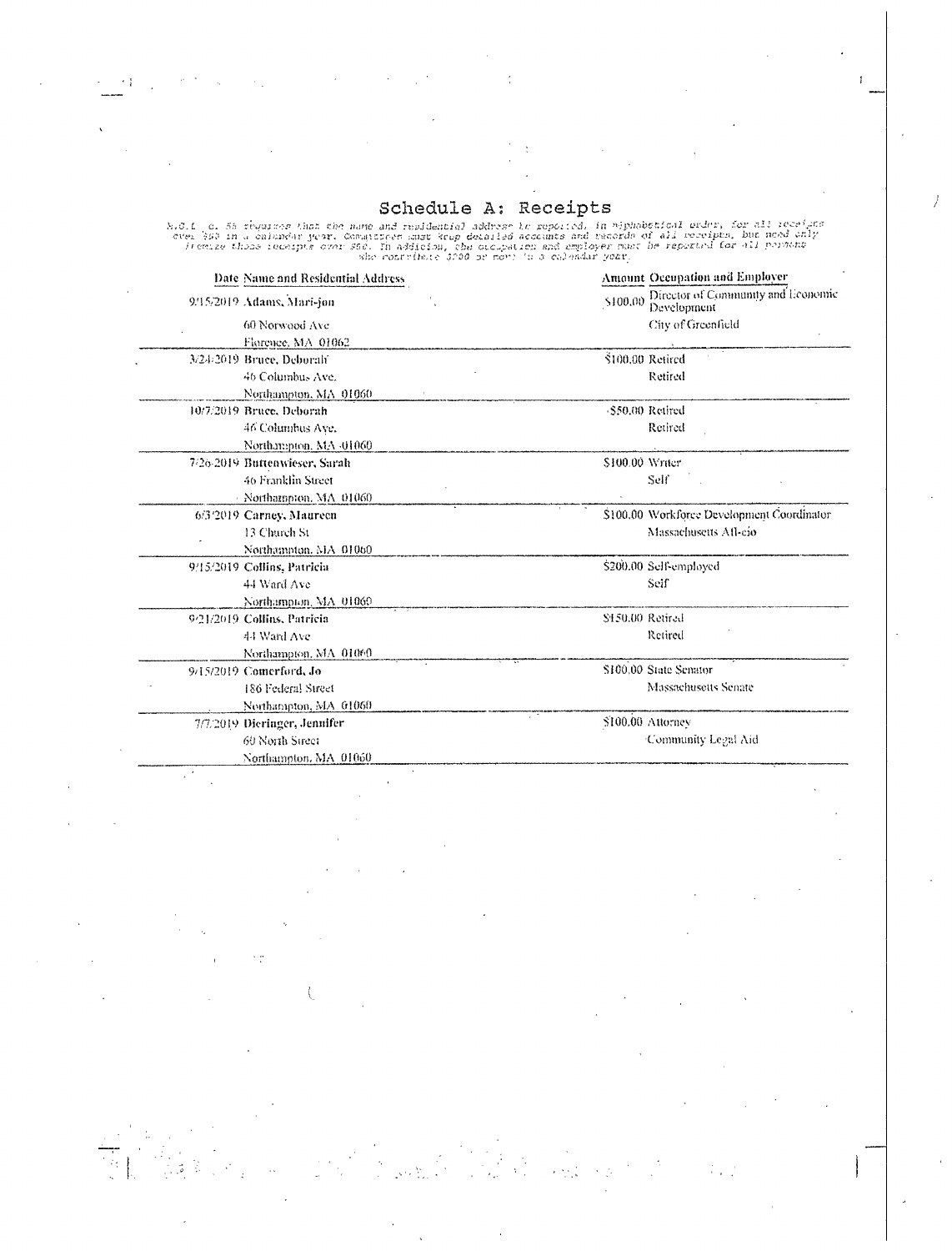| 3'6/2019 Dwight, William     |                | \$75.00 Customer Service       |
|------------------------------|----------------|--------------------------------|
| 39 Myrtle St                 |                | Pie Bar                        |
| Northampton, MA 01060        |                |                                |
| 6/3/2019 Dwight, William     |                | \$50.00 Customer Service       |
| 39 Myrtie St                 |                | Pie Bar                        |
| Northampton, MA 01060        |                |                                |
| 7/25/2019 Fallon, Jonathan   | \$100.00       |                                |
| 12 Massasoit St              |                |                                |
| Northampton, MA 01060        |                |                                |
| 6/3/2019 Fallon, Laura       | \$100.00       |                                |
| 12 Massason St.              |                |                                |
| Northampton, MA 01060        |                |                                |
| 6/3/2019 Feldman, Joel       |                | \$75.00 Attorney               |
| 22 Columbus Ave.             |                |                                |
| Northampton, MA 01060        |                |                                |
| 3/13-2019 Healey, Patty      |                | \$100.00 Registered Nurse      |
| 21 Longfellow Lane           |                | Cooley Dickinson Hospital      |
| Florence, MA 01062           |                |                                |
| 3/20/2019 Horner, John       | \$100.00       |                                |
| 46 Ladyslipper Lane          |                |                                |
| Florence, MA 01062           |                |                                |
| 3/6/2019 Lewis, Alida        | \$75.00        |                                |
| 39 Myrtle Street             |                |                                |
| Northanpton, MA 01060        |                |                                |
| 2-14/2019 Narkewicz, David   | \$500.00 Mayor |                                |
| 31 South Park Terrace        |                | City of Northampton            |
| Northampton, MA 01060        |                |                                |
| 6/3/2019 Olberding, Mary     |                | \$100,00 Register of Deeds     |
| 272 Aldrich St               |                | Commonwealth of Massachuseus   |
| Belchertown, MA 01007        |                |                                |
| 6/3/2019 Schwartz, Pamela    |                | \$75.00 Consultant             |
| 22 Columbus Ave              |                |                                |
| Northampton, MA 01060        |                |                                |
| 8/13/2019 Simmons, Rachel    |                | \$250.00 Self-employed         |
| 85 Prospect St               |                | Self-employed                  |
| Northampton, MA 01060        |                |                                |
| 8/30/2019 Stevens, David     |                | \$100,00 Executive Director    |
| 1378 Westhampton Road        |                | Massachusetts Council On Aging |
| Florence, MA 01062           |                |                                |
| 9/21/2019 Sullivan, Virginia |                | \$100,00 Design Educator       |
| 23 Dryads Green              |                | Self                           |
| Northampton, MA 01060        |                |                                |
|                              |                | \$150.00 Probation Officer     |
| 2/16/2019 Thorpe, John       |                |                                |
| Po Box 887                   |                | Massachusetts Trial Court      |
| Northumpton, MA 01060        |                |                                |
| 2 14/2019 Wynn, Jonathan     |                | \$100.00 Teacher               |
| 25 Summer St                 |                | <b>UMASS Amherst</b>           |
| Northampton, MA 01060        |                |                                |
| 6/4/2019 Wynn, Jonathan      |                | \$100.00 Teacher               |
| 25 Summer St                 |                | UMASS Amherst                  |
| Marshamman, MAC 64060.       |                |                                |

 $\hat{A}$ 

 $\hat{\mathbf{r}}$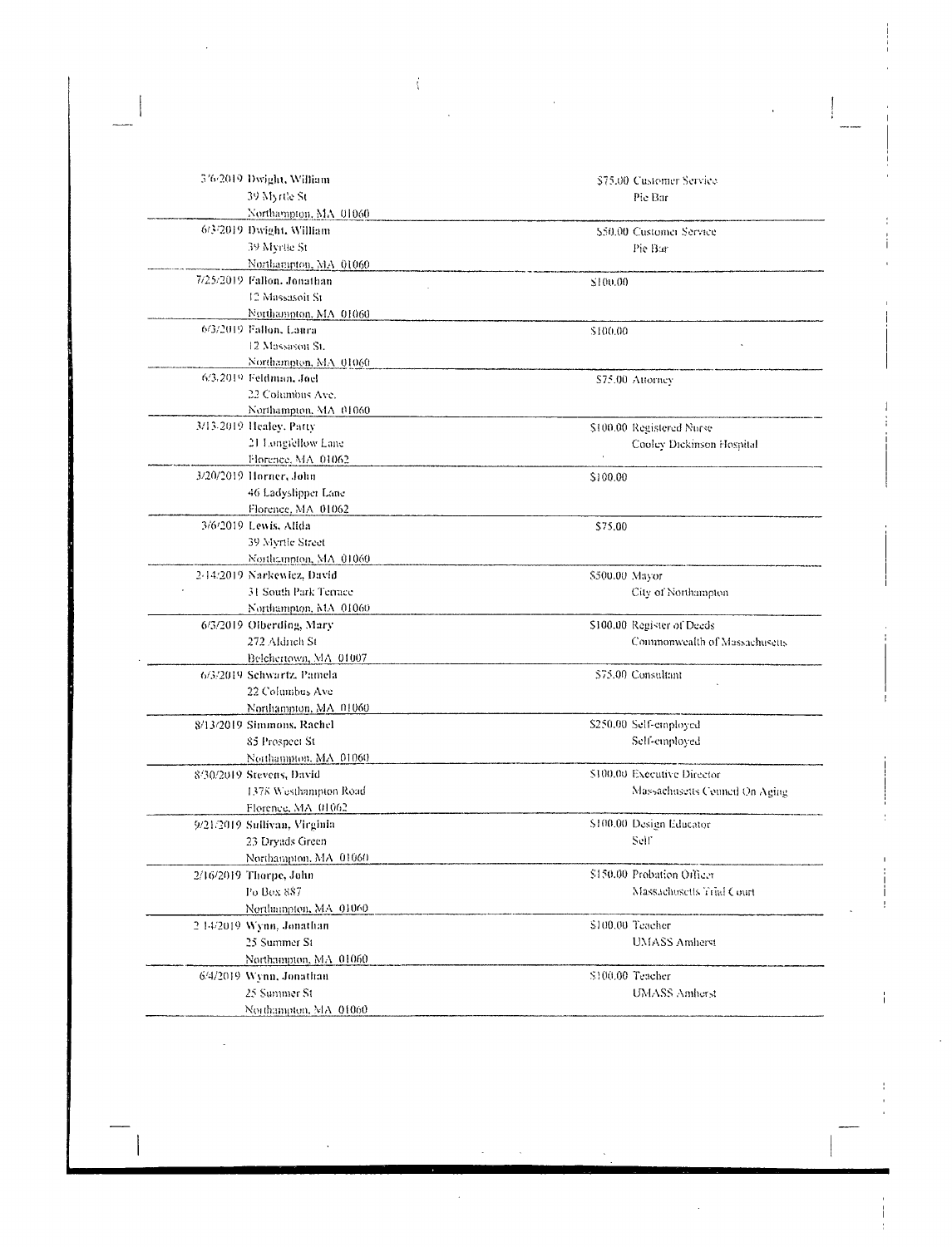Total Itemized Receipts: 53,150.00<br>
Stal Unifemized Receipts: 51,115.00 Total Unitemized Receipts: Total Receipts:  $S4, 265.00$ 

l,

 $\ddot{\phantom{a}}$ 

 $\bar{1}$ 

ļ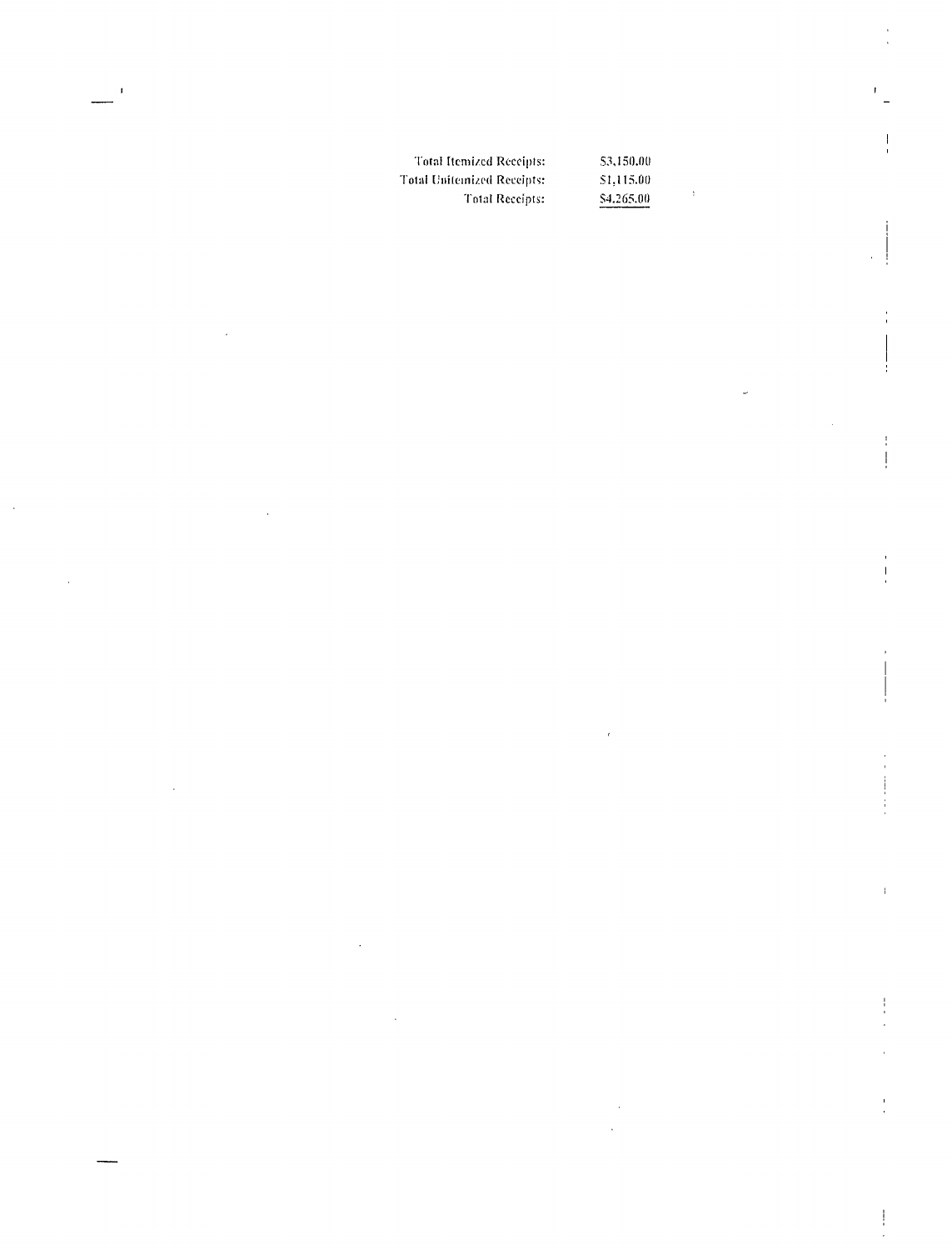Schedule B: Expenditures

Schedule B: Expenditures<br>%.0.1. a. 55 requires committees to lim, in alphabetical order, dil expenditures over \$50 in a reporting per<br>spenditures mush keep deralled accounts and records of all expenditures, but meed only i Date Name and Address mount Purpose 4/30/2019 Actblue model and Purpose of Amount Purpose \$5.94 Fees - April - May 2019 Po Box 441146 Somerville, MA 02144<br>6/4/2019 Actblue \$4.94 Fees - June 2019 Po Box 441146 Somerville, MA 02144<br>7/26/2019 Actblue \$3,95 Fees - July 2019 Pe Box 441146 Somerville, MA 02144 8/13/2019 Actblue 8/13/2019 Actblue 8/13/2019 Actblue Po Box 441146 Somerville. MA 02144 9/13/2019 Actblue 8. 91 Fees - September - Oct 6, 2019  $\sim$ Po Box 441146 Somerville, MA 02144 227)2019 Collective Copies 540. 80 Thank You Cards 93 Main Si. Florence, MA 01062 5/1/2019 Collective Copies S9,83 Stickers 93 Main Si. Florence, MA 01062 7/31/2019 Collective Copies S119.64 Walk Cards 93 Main Si. Florence, MA 01062 5/29/2019 Dr. Don's Buttons, Stickers & More 177.87 Buttons and Lapel Stickers

3906 W. Morrow Drive Glendale. AZ 85308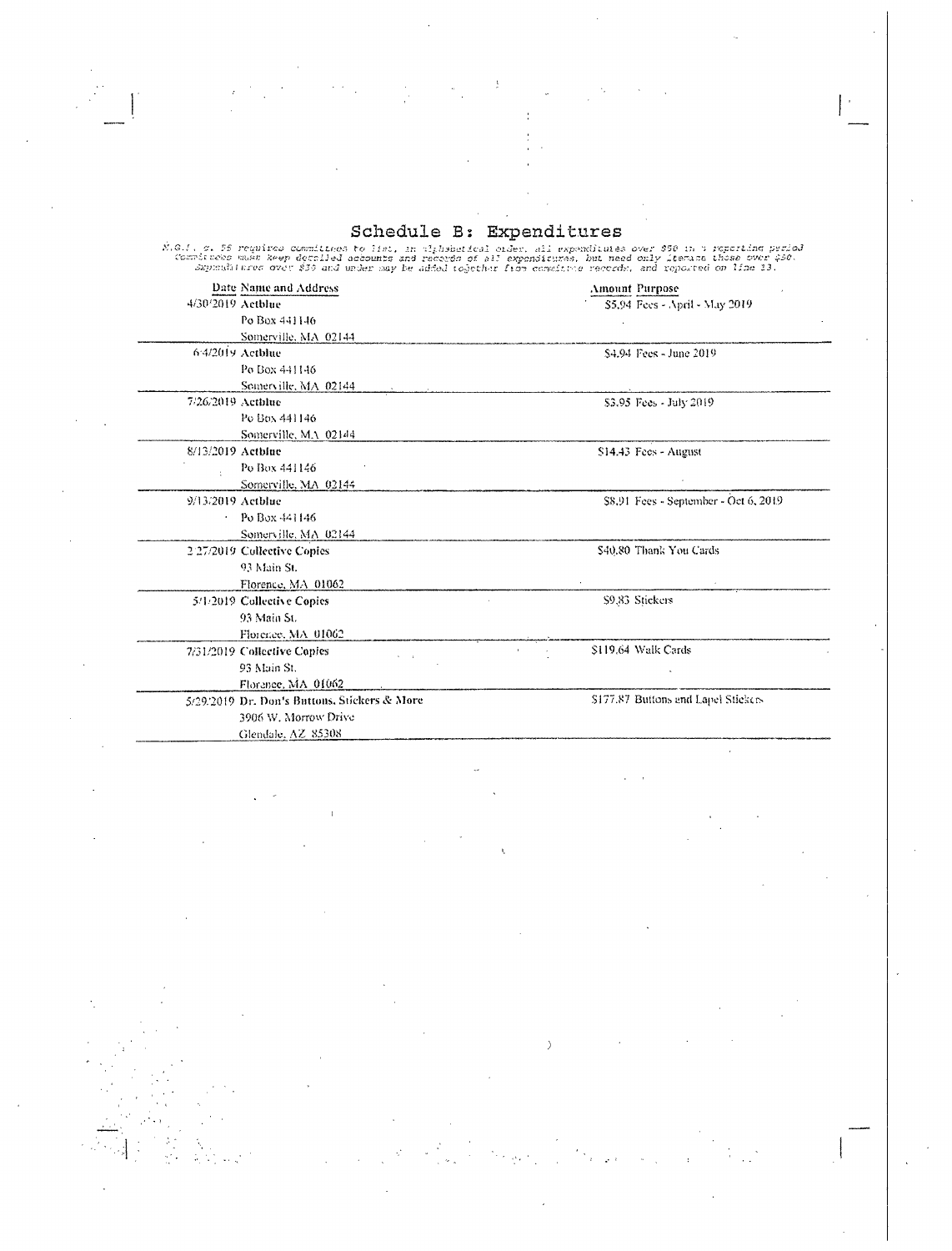| 2/27/2019 Makhala Huggins |                                | \$503.64 Website Design                 |
|---------------------------|--------------------------------|-----------------------------------------|
| 17 Patton Road            |                                |                                         |
| Bloomfield, CT 06002      |                                |                                         |
| 6/3/2019 Pita Pocket      |                                | \$250.00 Campaign Organizing Party Food |
| 193 Main Street           |                                |                                         |
| Northampton, MA 01060     |                                |                                         |
| \$59/2019 Sign Rocket     |                                | \$414.00 Lawn Signs                     |
| 340 Broadway Ave          |                                |                                         |
| St. Paul Park, MN 55071   |                                |                                         |
| 9/5/2019 Sign Rocket      |                                | \$414.00 Lawn Signs                     |
| 340 Broadway Ave          |                                |                                         |
| St. Paul Park, MN 55071   |                                |                                         |
|                           | Total Itemized Expenditures:   | \$1,967.95                              |
|                           | Total Unitemized Expenditures: | \$97.05                                 |
|                           | Total Expenditures:            | \$2,065.00                              |

 $\mathcal{L}^{\text{max}}_{\text{max}}$ 

 $\mathcal{A}^{\text{max}}_{\text{max}}$ 

 $\label{eq:2.1} \frac{1}{\sqrt{2}}\int_{\mathbb{R}^3} \frac{1}{\sqrt{2}}\left(\frac{1}{\sqrt{2}}\right)^2\frac{1}{\sqrt{2}}\left(\frac{1}{\sqrt{2}}\right)^2\frac{1}{\sqrt{2}}\left(\frac{1}{\sqrt{2}}\right)^2.$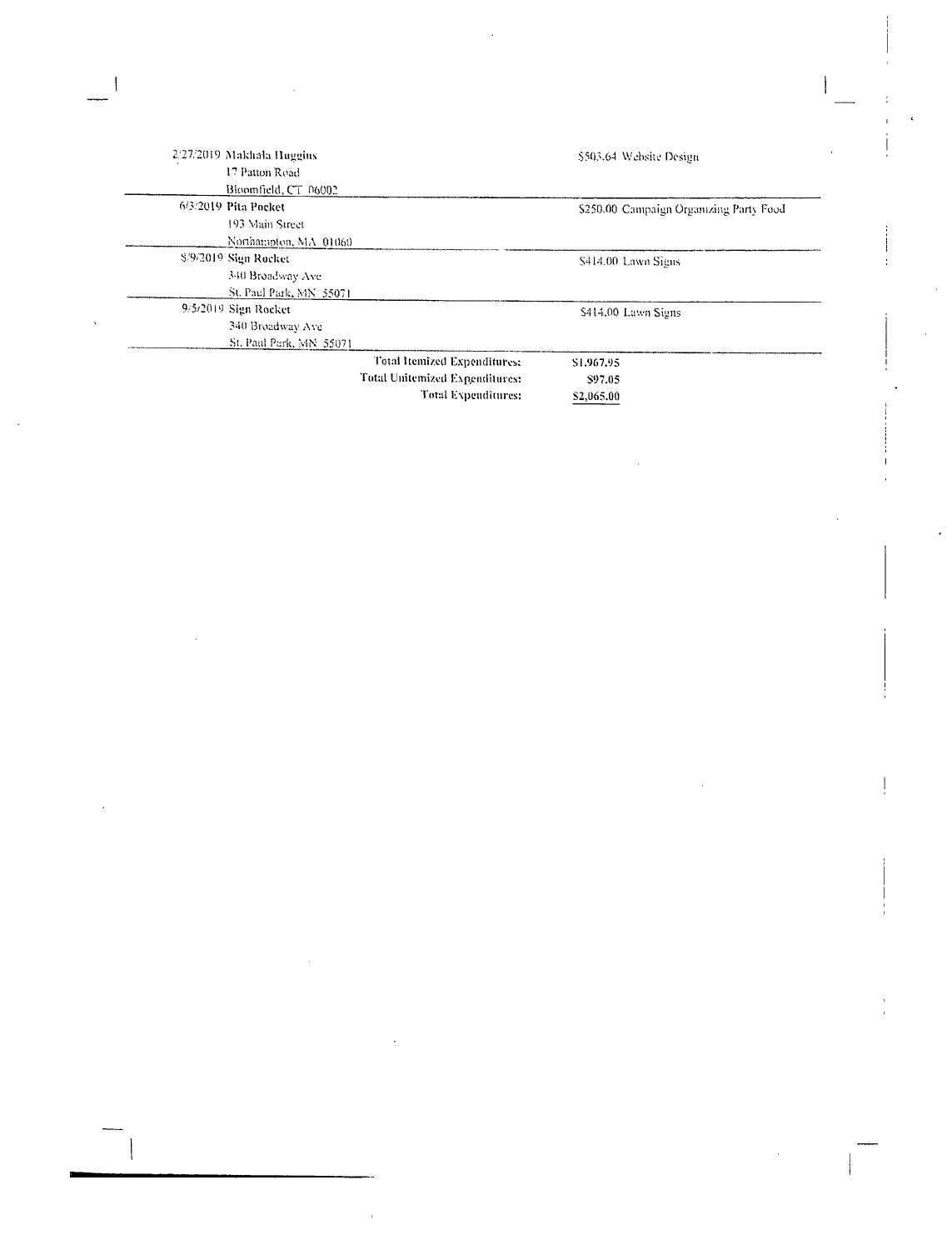## Schedule D: Liabilities

2.8.1. c. of raguites consisteed to raport ALL Habilities which have been reported previously and are still<br>outstanding, as well as the Habilities incurred during this reporting period.

| Date To Whom Due                | Reduction | Loan Amount Purpose |
|---------------------------------|-----------|---------------------|
| 12/31/2018 Selarra, Gina-Louise |           | \$486,60            |
| 145 State Street                |           |                     |
| Northampton, MA 01060           |           |                     |
| Outstanding Liabilities:        |           | \$486.60            |
|                                 |           |                     |

 $\mathbf{L}$